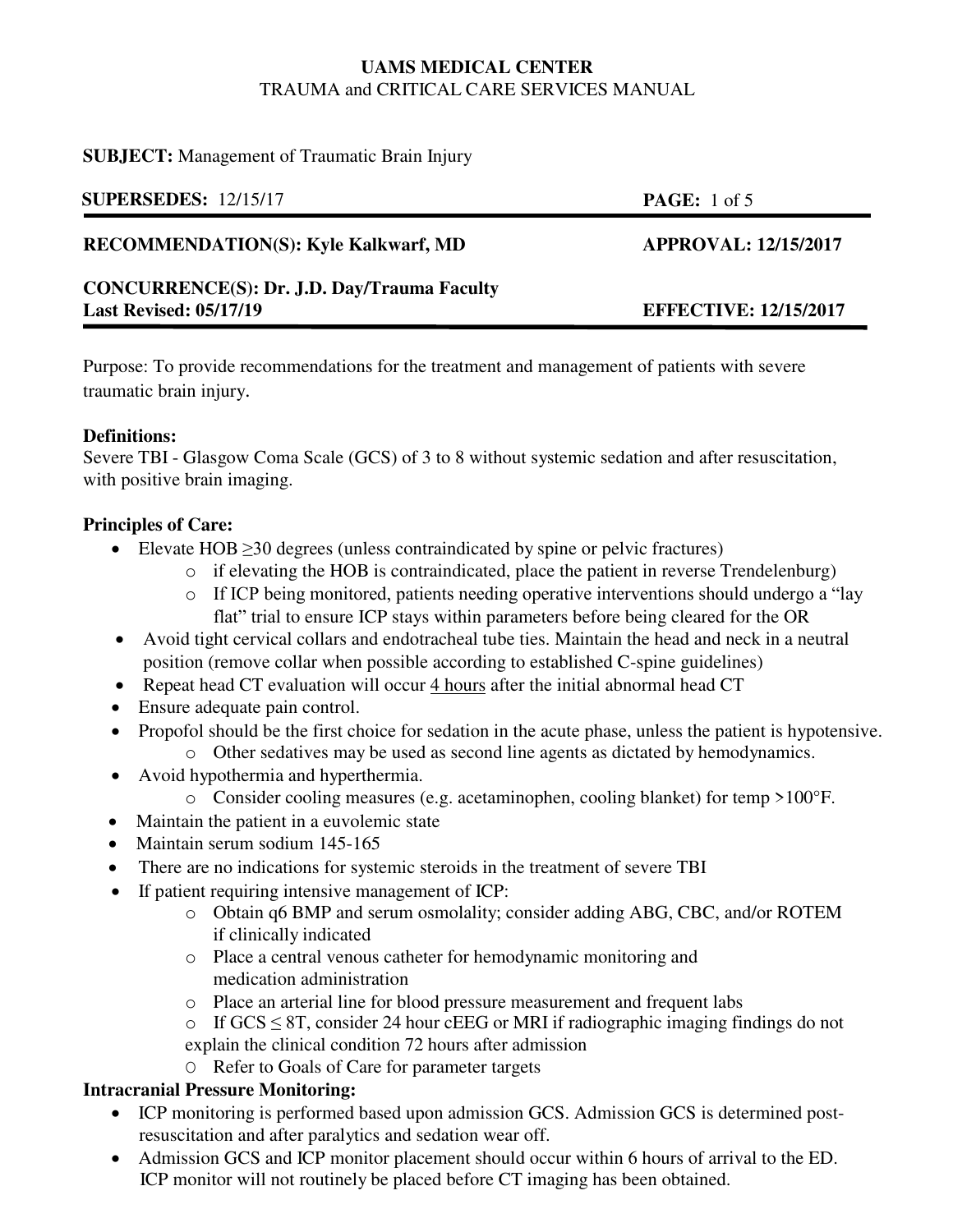#### **SUBJECT:** Management of Traumatic Brain Injury

# **SUPERSEDES:** 12/15/17 **PAGE:** 2 of 5 **RECOMMENDATION(S): Kyle Kalkwarf, MD APPROVAL:12/15/2017 CONCURRENCE(S): Dr. J.D. Day/Trauma Faculty Last Revised: 05/17/19 EFFECTIVE: 12/15/2017** • Indications for ICP monitoring:

 $\circ$  GCS 3-8<sup>i</sup> & CT findings consistent with intracranial hemorrhage or indicative of elevated ICP<sup>ii</sup>

o an abnormal CT Head in whom a neurologic exam will be unable to be obtained for any extended period (e.g. prolonged general anesthesia or neuromuscular blockade)

or

- o 2 or more of the following features in a patient with GCS 3-8 and a normal CT head
	- Age  $> 40$  years
	- Unilateral or bilateral motor posturing
	- $SBP < 90$  mmHg

*\*If a patient has an above listed indication for ICP monitoring but does not receive an ICP monitor, please contact the Neurosurgery service (know if a contraindication exists).*

#### **Goals of Care:**

|      | <b>ICP</b>          | $\leq$ 22 mmHg <sup>iii</sup>                                                                                  |  |
|------|---------------------|----------------------------------------------------------------------------------------------------------------|--|
|      | <b>CPP</b>          | $>60$ mmHg <sup>1V,V</sup>                                                                                     |  |
|      | Seizure prophylaxis | 7 days duration of anti-epileptic <sup>V1</sup><br>(Keppra $1gq12h$ )                                          |  |
|      | Head of bed         | >30 degrees                                                                                                    |  |
| CV   | <b>SBP</b>          | $>100$ for 50-69y/o,<br>$\geq$ 110 for 15-49 or $\geq$ 70y/o                                                   |  |
|      | <b>CVP</b>          | $>5$ mmHg                                                                                                      |  |
| Pulm | SpO2                | $>92\%$ <sup>1X</sup>                                                                                          |  |
|      | PaO <sub>2</sub>    | $>60$ mmHg                                                                                                     |  |
|      | PaCO <sub>2</sub>   | $35-42$ mmHg <sup>V11</sup>                                                                                    |  |
|      | CT.                 | $IN = 122 - 208 / EX = 43 - 82$                                                                                |  |
|      | A10                 | $40-60$                                                                                                        |  |
| Coag | Alpha               | 63-83                                                                                                          |  |
|      | <b>CFT</b>          | 34-159                                                                                                         |  |
|      | ML.                 | $\leq 3\%$                                                                                                     |  |
|      | Hgb                 | $\geq$ 7 g/dL                                                                                                  |  |
|      | DVT prophylaxis     | TED/SCDs; LMWH 24 hours after stable CT<br>Head; LMWH 48 hours after craniotomy; heparin<br>q8 hr if Cr Cl <30 |  |

| Endo  | Glucose                  | $80-150$ mg/dL                                                                          |
|-------|--------------------------|-----------------------------------------------------------------------------------------|
|       | Serum Osmolality         | $<$ 340                                                                                 |
| Renal | Serum Na                 | 145-165                                                                                 |
|       | <b>Nutrition</b>         | Early enteral feeding; initiated by 24 hours and<br>to goal by at least day $5)^{V111}$ |
| GI    | Stress ulcer prophylaxis | Famotidine                                                                              |

# or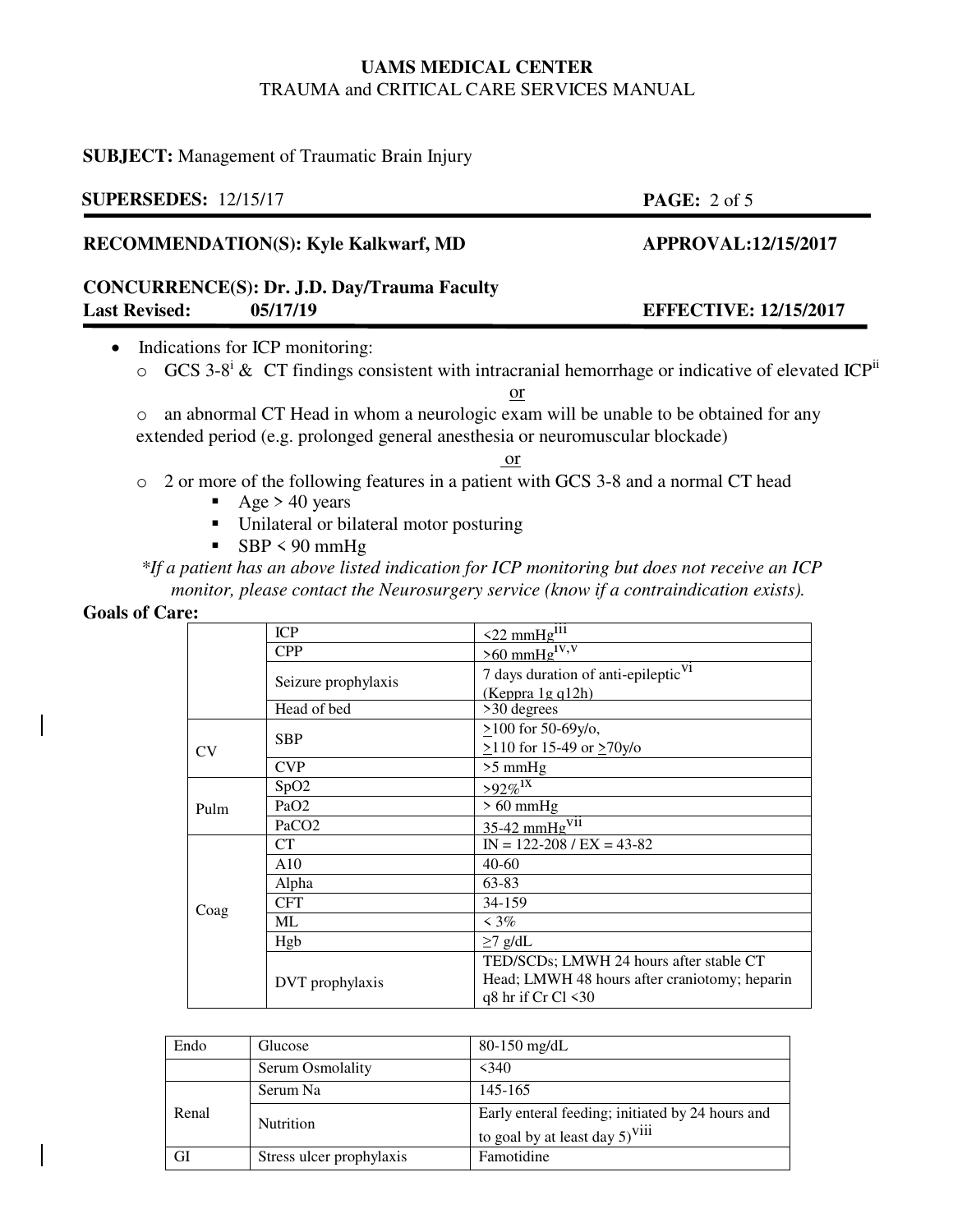#### **SUBJECT:** Management of Traumatic Brain Injury

| <b>SUPERSEDES: 12/15/17</b>                        | <b>PAGE:</b> $3 \text{ of } 5$ |  |  |
|----------------------------------------------------|--------------------------------|--|--|
| <b>RECOMMENDATION(S): Kyle Kalkwarf, MD</b>        | <b>APPROVAL: 12/15/2017</b>    |  |  |
| <b>CONCURRENCE(S): Dr. J.D. Day/Trauma Faculty</b> |                                |  |  |
| <b>Last Revised:</b><br>05/17/19                   | <b>EFFECTIVE: 12/15/2017</b>   |  |  |

#### **For Sustained (>15 minutes) ICP Elevations > 22 mmHg.**

 Always consider an expanding mass lesion with ICP elevations refractory to therapy and obtain a CT head.

#### **First Tier Therapies**:

- o Ensure head of bed > 30 degrees
- o Maintain normothermia (36.5-38.0 C/97.7-100.4 F, cooling blankets)
- o Ensure no external compression of neck from cervical collar and that the neck is in a midline, neutral position
- o Initiate CSF drainage via ventriculostomy; if ventriculostomy is present, ensure that it is patent and functioning (level and frequency to be determined by neurosurgery)
- o Ensure adequate sedation and analgesia
- o Initiate hyperosmolar therapy: (goal serum Na 145-165, goal serum osmolality 290-340).
	- Hold hypertonic saline (HTS) if serum Na  $>165$  and/or serum osmolality  $>340$
	- **Hypertonic saline:** 
		- Maintenance fluid: 3% NaCl as a continuous infusion at a rate of 30 ml/hr
		- $\triangle$  Bolus therapy: 500cc of 3% NaCl infused over 20 minutes up to q4h prn (OR)
		- $\triangle$  Bolus therapy: 60cc of 23.4% NaCl infused over 30 minutes up to q4h prn
	- **Mannitol 0.25-1 g/kg over 20 minutes followed by 0.25 g/kg q6 hours.** In Mannitol 0.25-1 g/kg over 20 minutes followed by 0.25 g/kg q6 hours.
		- $\triangle$  Do not give without approval by the attending
		- $\div$  Hold mannitol if serum osmolality is >340
		- Avoid in patients with known kidney dysfunction
		- ❖ May cause or worsen hypotension.

#### **Second Tier Therapies (notify NSGY team)**:

- o Paralysis: rocuronium 50 mg IV x once (or vecuronium 10 mg IV) and evaluate for response. If paralysis improves ICP, start continuous drip with Train of 4 monitoring, continue for 24hrs of controlled ICP prior to wean
- o Hypothermia; goal 34-35°C

#### **Third Tier Therapies (notify NSGY team):**

- o Craniectomy, in consultation with Neurosurgery.
- o Temporary hyperventilation (60 minutes) to PaCO2 30-35 mmHg
- o Barbiturate coma with continuous EEG monitoring.iii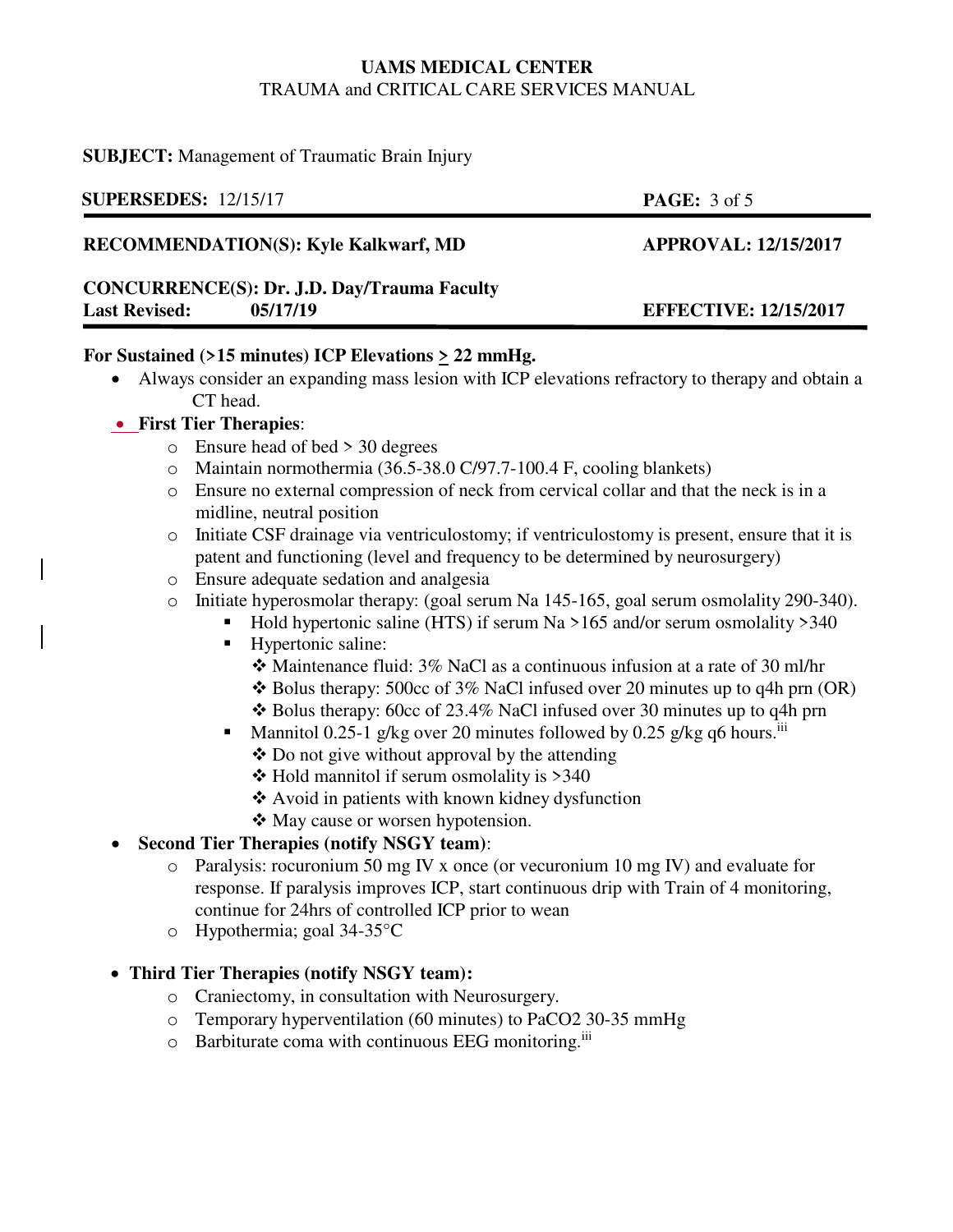#### **SUBJECT:** Management of Traumatic Brain Injury

| <b>SUPERSEDES: 12/15/17</b>                        | <b>PAGE:</b> $4 \text{ of } 5$ |
|----------------------------------------------------|--------------------------------|
| <b>RECOMMENDATION(S): Kyle Kalkward, MD</b>        | <b>APPROVAL: 12/15/2017</b>    |
| <b>CONCURRENCE(S): Dr. J.D. Day/Trauma Faculty</b> |                                |
| <b>Last Revised:</b><br>05/17/19                   | <b>EFFECTIVE: 12/15/2017</b>   |

#### **For sustained (> 10 min) Cerebral Perfusion Pressure <60 mmHg**

1) Ensure euvolemia:

- $\circ$  Urine output  $\geq$  0.5ml/kg/hour
- $\circ$  CVP > 5mmHg
- $\circ$  IVC collapse with inspiration <50%
- o Pulse Pressure/Stroke Volume Variation <12%
- o Consider placing a pulmonary artery catheter if volume status is unclear utilizing arterial line and CVC
- 2) Ensure ICP <22 mmHg
	- o Consider CSF drainage via EVD
	- o Consider HTS if ICP>22 and CPP<60 (or on pressors)
	- o Consider mannitol if ICP>22 and CPP>60
- 3) Begin pressors if euvolemia and CPP remains <60:
	- o Norepinephrine gtt
		- consider phenylephrine gtt if  $HR > 100$
	- o Add vasopressin with escalating doses of pressors (0.04 U/min, do not titrate)

#### **For Acute Clinical Deterioration – acute mental status change, evidence of cerebral herniation, new focal neurologic symptoms, progressive (2 bolus of hyperosmolar therapy in 24 hours) and refractory ICP elevation (ICP > 22 mmHg for >15 min despite initial intervention):**

- 1) ABC's: Verify patent airway, oxygenation, and ventilation
- 2) Re-dose osmotic agent (if appropriate),
- 3) Call Neurosurgery and SICU attending immediately
- 4) Obtain EMERGENT CT Head

#### **Removal of Intracranial Monitors All intracranial monitors will stay in place for a minimum of 72 hours**

- If persistently elevated ICP, the monitor will stay in place for further treatment guidance
- If the patients neurologic exam has improved and the monitor has served its purpose, the monitor will be removed after Attending ICU and Attending Neurosurgeon discussion